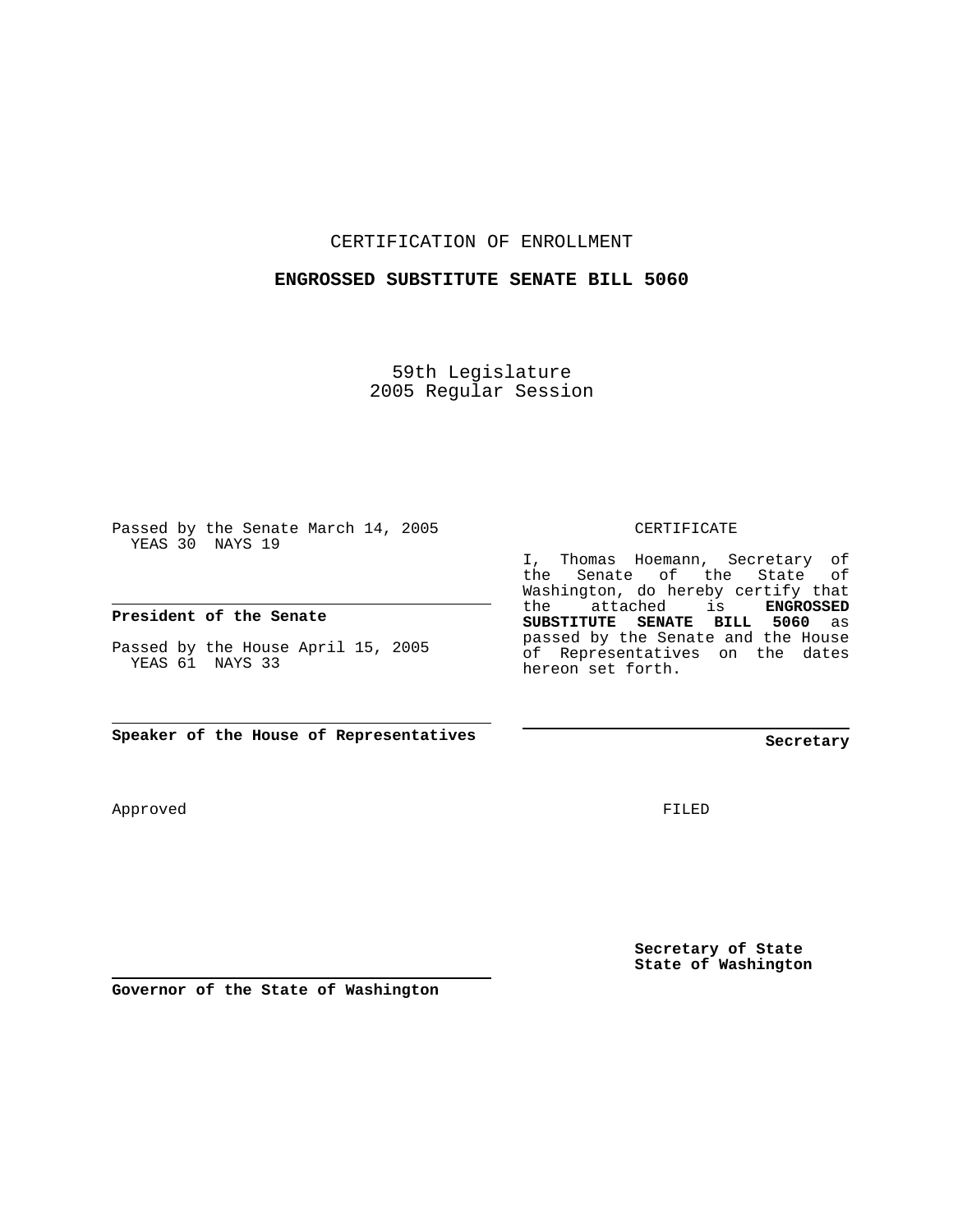## **ENGROSSED SUBSTITUTE SENATE BILL 5060** \_\_\_\_\_\_\_\_\_\_\_\_\_\_\_\_\_\_\_\_\_\_\_\_\_\_\_\_\_\_\_\_\_\_\_\_\_\_\_\_\_\_\_\_\_

\_\_\_\_\_\_\_\_\_\_\_\_\_\_\_\_\_\_\_\_\_\_\_\_\_\_\_\_\_\_\_\_\_\_\_\_\_\_\_\_\_\_\_\_\_

Passed Legislature - 2005 Regular Session

## **State of Washington 59th Legislature 2005 Regular Session**

**By** Senate Committee on Transportation (originally sponsored by Senators Haugen, Swecker and Jacobsen)

READ FIRST TIME 03/04/05.

 AN ACT Relating to regulating the use of automated traffic safety cameras; amending RCW 46.63.030 and 46.63.075; and adding a new section to chapter 46.63 RCW.

BE IT ENACTED BY THE LEGISLATURE OF THE STATE OF WASHINGTON:

 NEW SECTION. **Sec. 1.** A new section is added to chapter 46.63 RCW to read as follows:

 (1) The use of automated traffic safety cameras for issuance of notices of infraction is subject to the following requirements:

 (a) The appropriate local legislative authority must first enact an ordinance allowing for their use to detect one or more of the following: Stoplight, railroad crossing, or school speed zone violations. At a minimum, the local ordinance must contain the restrictions described in this section and provisions for public notice and signage. Cities and counties using automated traffic safety cameras before the effective date of this act are subject to the restrictions described in this section, but are not required to enact an authorizing ordinance.

(b) Use of automated traffic safety cameras is restricted to two-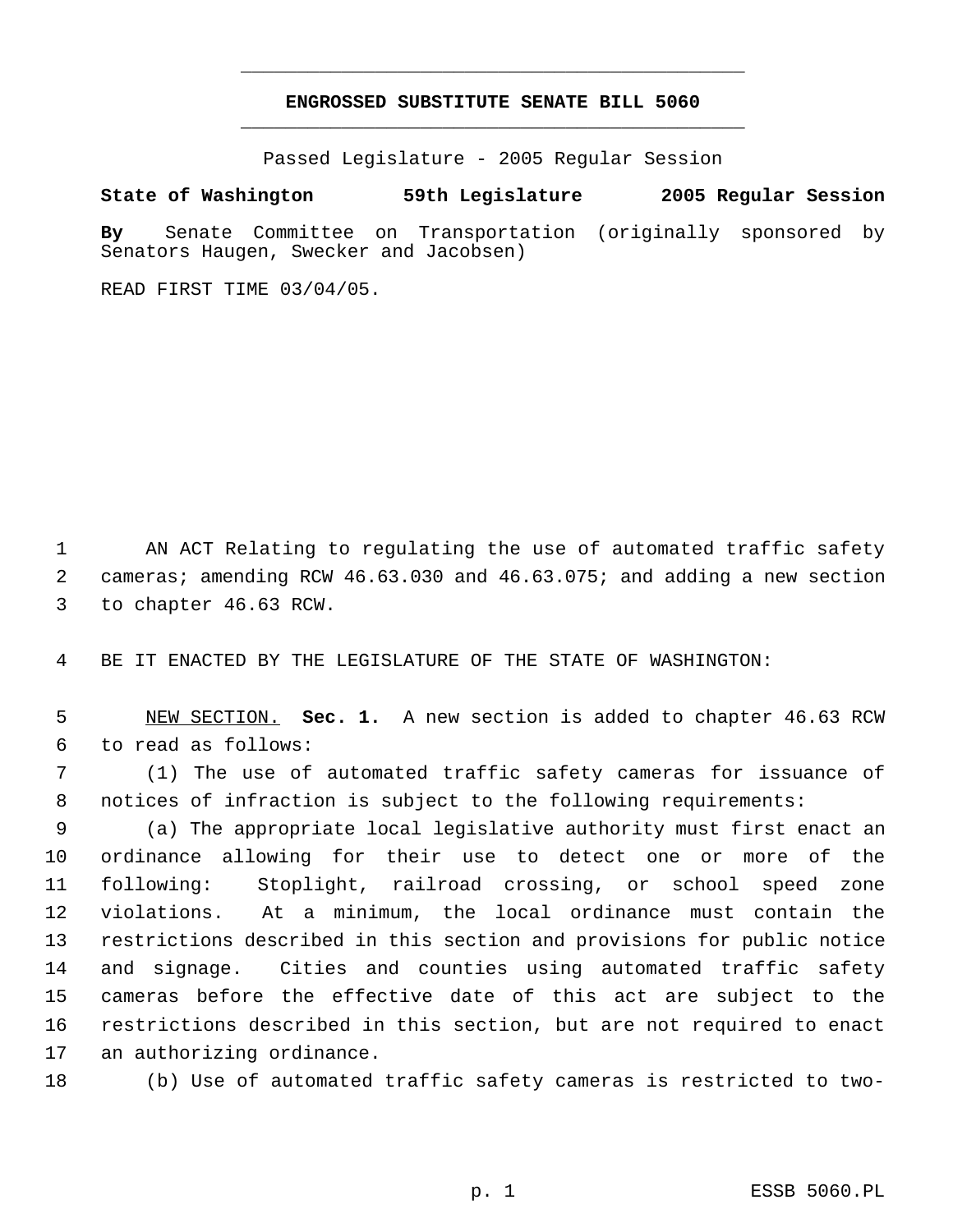arterial intersections, railroad crossings, and school speed zones only.

 (c) Automated traffic safety cameras may only take pictures of the vehicle and vehicle license plate and only while an infraction is occurring. The picture must not reveal the face of the driver or of passengers in the vehicle.

 (d) A notice of infraction must be mailed to the registered owner of the vehicle within fourteen days of the violation, or to the renter of a vehicle within fourteen days of establishing the renter's name and address under subsection (3)(a) of this section. The law enforcement officer issuing the notice of infraction shall include with it a certificate or facsimile thereof, based upon inspection of photographs, microphotographs, or electronic images produced by an automated traffic safety camera, stating the facts supporting the notice of infraction. This certificate or facsimile is prima facie evidence of the facts contained in it and is admissible in a proceeding charging a violation under this chapter. The photographs, microphotographs, or electronic images evidencing the violation must be available for inspection and admission into evidence in a proceeding to adjudicate the liability for the infraction. A person receiving a notice of infraction based on evidence detected by an automated traffic safety camera may respond to the notice by mail.

 (e) The registered owner of a vehicle is responsible for an infraction under RCW 46.63.030(1)(e) unless the registered owner overcomes the presumption in RCW 46.63.075, or, in the case of a rental car business, satisfies the conditions under subsection (3) of this section. If appropriate under the circumstances, a renter identified under subsection (3)(a) of this section is responsible for an infraction.

 (f) Notwithstanding any other provision of law, all photographs, microphotographs, or electronic images prepared under this section are for the exclusive use of law enforcement in the discharge of duties under this section and are not open to the public and may not be used in a court in a pending action or proceeding unless the action or proceeding relates to a violation under this section. No photograph, microphotograph, or electronic image may be used for any purpose other than enforcement of violations under this section nor retained longer than necessary to enforce this section.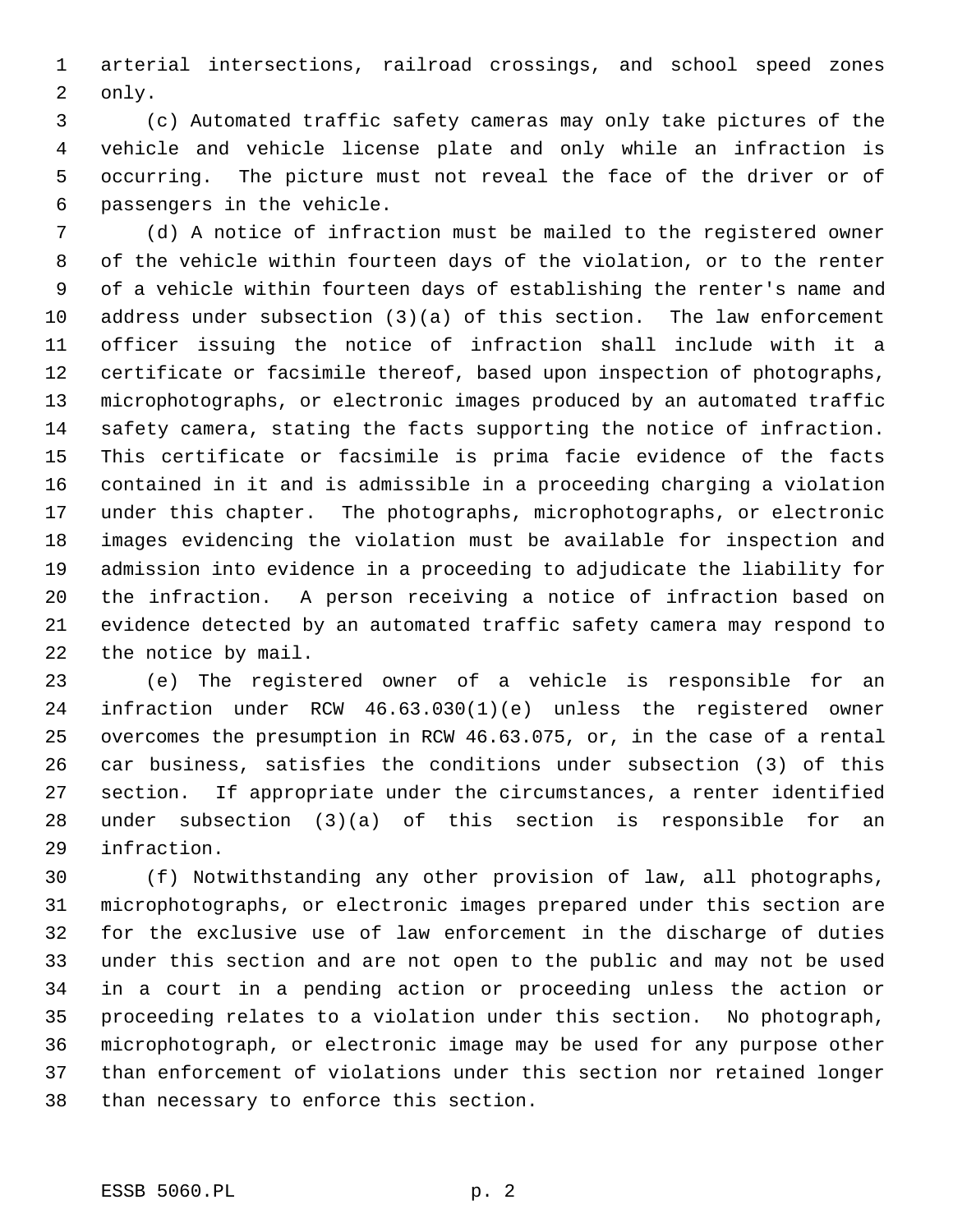(g) All locations where an automated traffic safety camera is used must be clearly marked by placing signs in locations that clearly indicate to a driver that he or she is entering a zone where traffic laws are enforced by an automated traffic safety camera.

 (h) If a county or city has established an authorized automated traffic safety camera program under this section, the compensation paid to the manufacturer or vendor of the equipment used must be based only upon the value of the equipment and services provided or rendered in support of the system, and may not be based upon a portion of the fine or civil penalty imposed or the revenue generated by the equipment.

 (2) Infractions detected through the use of automated traffic safety cameras are not part of the registered owner's driving record under RCW 46.52.101 and 46.52.120. Additionally, infractions generated by the use of automated traffic safety cameras under this section shall be processed in the same manner as parking infractions, including for the purposes of RCW 3.46.120, 3.50.100, 35.20.220, 46.16.216, and 46.20.270(3). However, the amount of the fine issued for an infraction generated through the use of an automated traffic safety camera shall not exceed the amount of a fine issued for other parking infractions within the jurisdiction.

 (3) If the registered owner of the vehicle is a rental car business, the law enforcement agency shall, before a notice of infraction being issued under this section, provide a written notice to the rental car business that a notice of infraction may be issued to the rental car business if the rental car business does not, within eighteen days of receiving the written notice, provide to the issuing agency by return mail:

 (a) A statement under oath stating the name and known mailing address of the individual driving or renting the vehicle when the infraction occurred; or

 (b) A statement under oath that the business is unable to determine who was driving or renting the vehicle at the time the infraction occurred; or

 (c) In lieu of identifying the vehicle operator, the rental car business may pay the applicable penalty.

 Timely mailing of this statement to the issuing law enforcement agency relieves a rental car business of any liability under this chapter for the notice of infraction.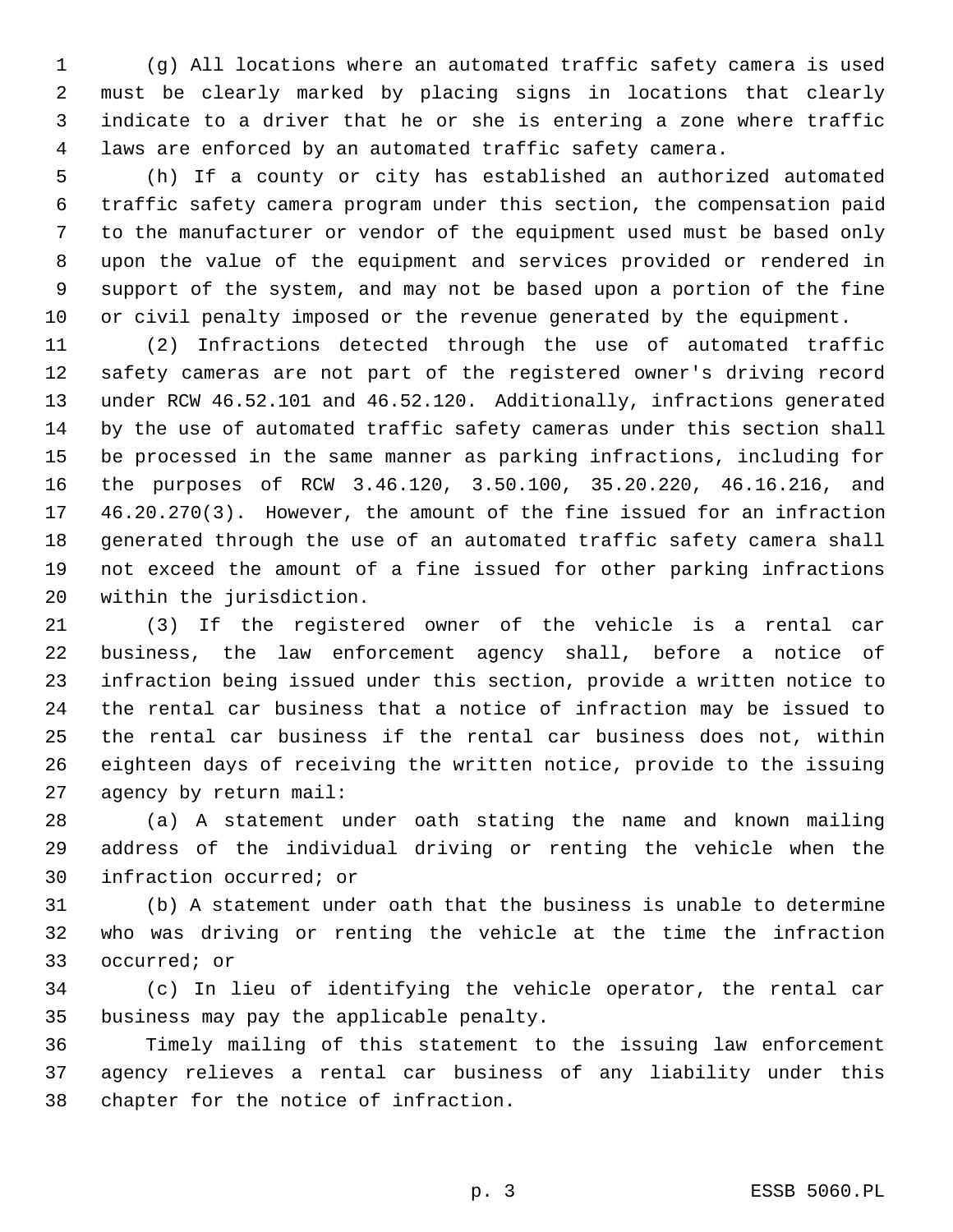(4) Nothing in this section prohibits a law enforcement officer from issuing a notice of traffic infraction to a person in control of a vehicle at the time a violation occurs under RCW 46.63.030(1) (a), (b), or (c).

 (5) For the purposes of this section, "automated traffic safety camera" means a device that uses a vehicle sensor installed to work in conjunction with an intersection traffic control system, a railroad grade crossing control system, or a speed measuring device, and a camera synchronized to automatically record one or more sequenced photographs, microphotographs, or electronic images of the rear of a motor vehicle at the time the vehicle fails to stop when facing a steady red traffic control signal or an activated railroad grade crossing control signal, or exceeds a speed limit in a school speed zone as detected by a speed measuring device.

 **Sec. 2.** RCW 46.63.030 and 2004 c 231 s 2 are each amended to read as follows:

 (1) A law enforcement officer has the authority to issue a notice of traffic infraction:

(a) When the infraction is committed in the officer's presence;

 (b) When the officer is acting upon the request of a law enforcement officer in whose presence the traffic infraction was committed;

 (c) If an officer investigating at the scene of a motor vehicle accident has reasonable cause to believe that the driver of a motor vehicle involved in the accident has committed a traffic infraction;  $((e^e)^s)$ 

 (d) When the notice of infraction is detected through the use of a 28 photo enforcement system under RCW 46.63.160; or

 (e) When the notice of infraction is detected through the use of an automated traffic safety camera under section 1 of this act.

 (2) A court may issue a notice of traffic infraction upon receipt of a written statement of the officer that there is reasonable cause to believe that an infraction was committed.

 (3) If any motor vehicle without a driver is found parked, standing, or stopped in violation of this title or an equivalent administrative regulation or local law, ordinance, regulation, or resolution, the officer finding the vehicle shall take its registration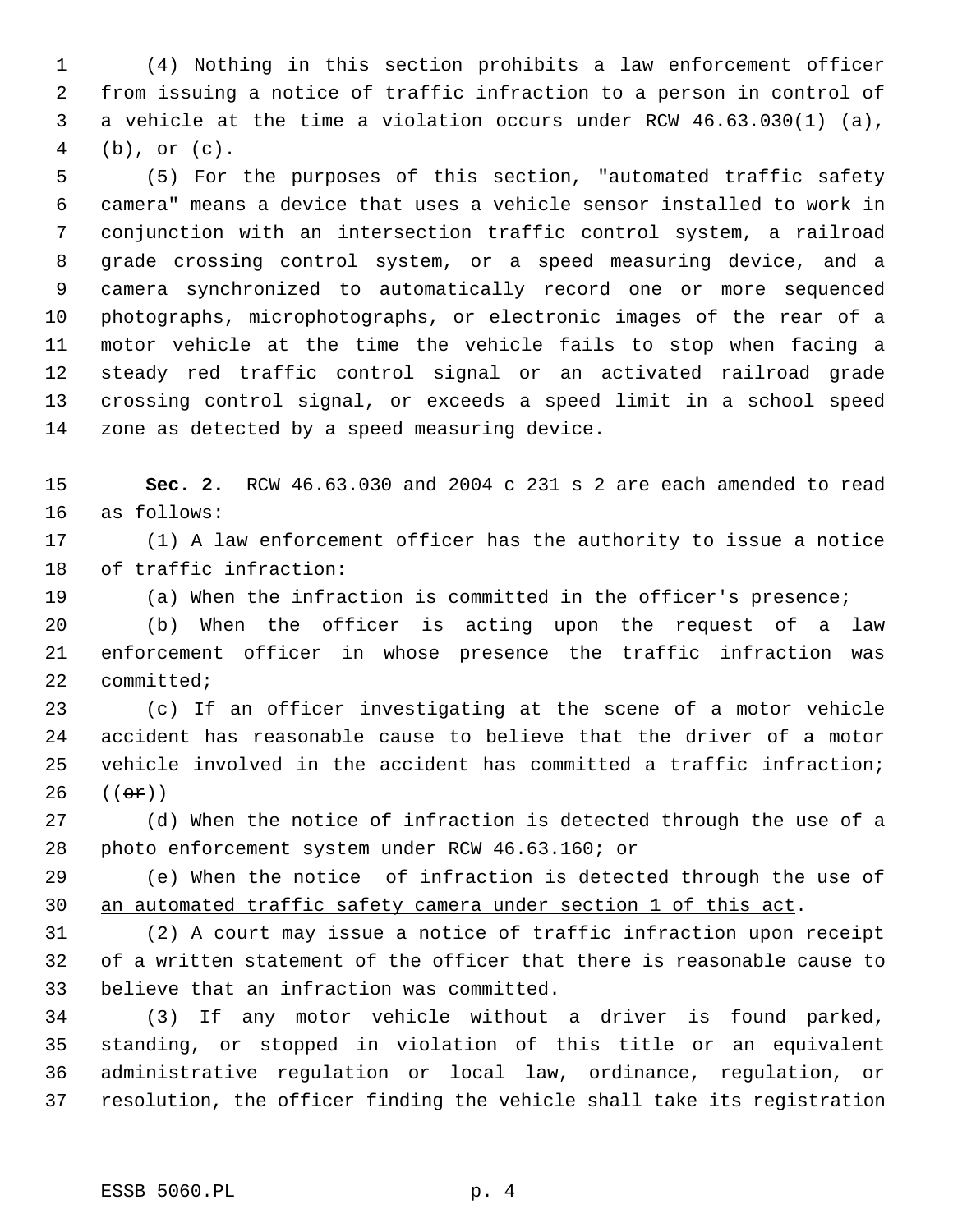number and may take any other information displayed on the vehicle which may identify its user, and shall conspicuously affix to the vehicle a notice of traffic infraction.

 (4) In the case of failure to redeem an abandoned vehicle under RCW 46.55.120, upon receiving a complaint by a registered tow truck operator that has incurred costs in removing, storing, and disposing of an abandoned vehicle, an officer of the law enforcement agency responsible for directing the removal of the vehicle shall send a notice of infraction by certified mail to the last known address of the person responsible under RCW 46.55.105. The notice must be entitled "Littering--Abandoned Vehicle" and give notice of the monetary penalty. The officer shall append to the notice of infraction, on a form prescribed by the department of licensing, a notice indicating the amount of costs incurred as a result of removing, storing, and disposing of the abandoned vehicle, less any amount realized at auction, and a statement that monetary penalties for the infraction will not be considered as having been paid until the monetary penalty payable under this chapter has been paid and the court is satisfied that the person has made restitution in the amount of the deficiency remaining after disposal of the vehicle.

 **Sec. 3.** RCW 46.63.075 and 2004 c 231 s 3 are each amended to read as follows:

 (1) In a traffic infraction case involving an infraction detected 24 through the use of a photo enforcement system under RCW 46.63.160, or 25 detected through the use of an automated traffic safety camera under section 1 of this act, proof that the particular vehicle described in the notice of traffic infraction was in violation of any such provision 28 of RCW 46.63.160 or section 1 of this act, together with proof that the person named in the notice of traffic infraction was at the time of the violation the registered owner of the vehicle, constitutes in evidence a prima facie presumption that the registered owner of the vehicle was the person in control of the vehicle at the point where, and for the time during which, the violation occurred.

 (2) This presumption may be overcome only if the registered owner states, under oath, in a written statement to the court or in testimony before the court that the vehicle involved was, at the time, stolen or